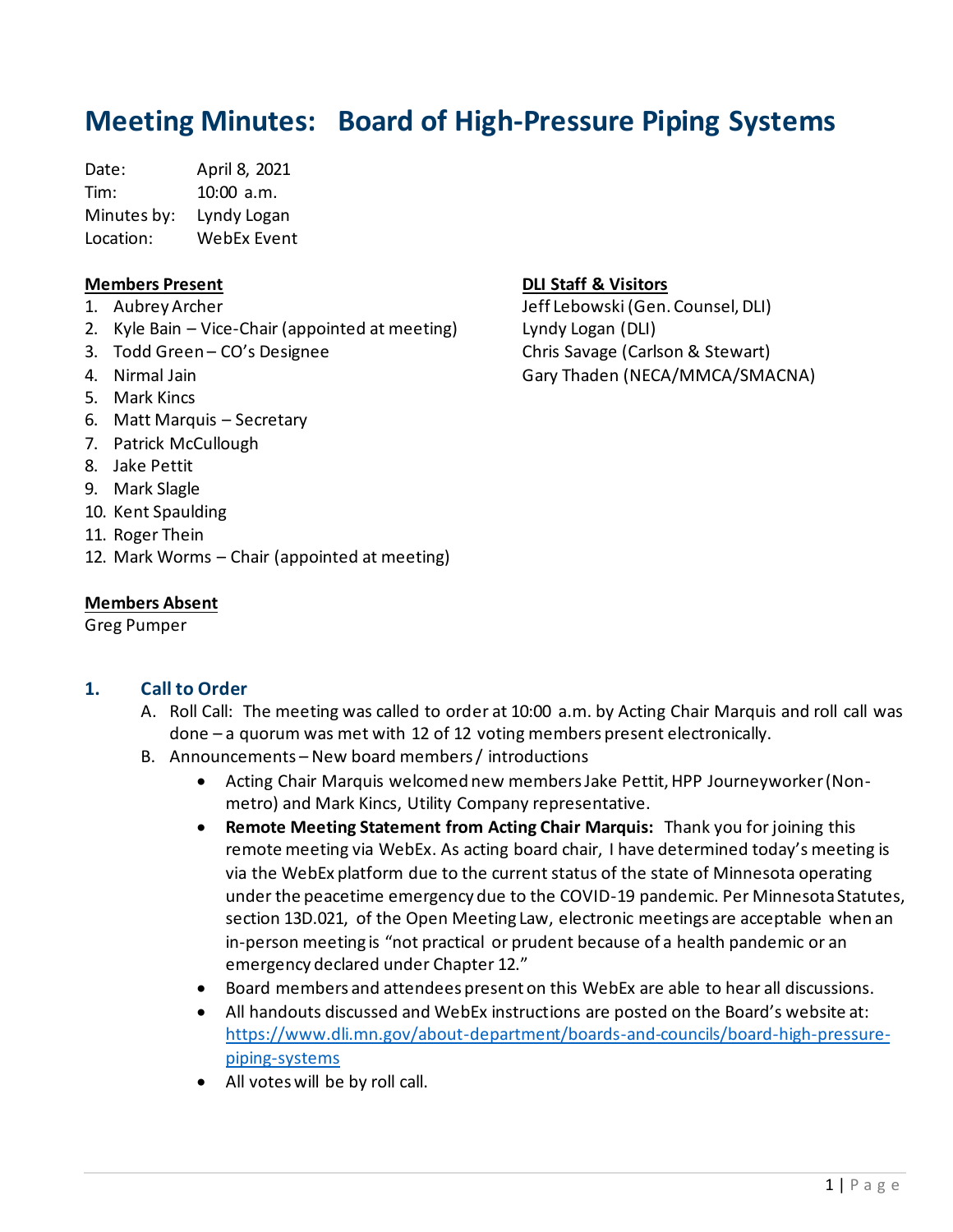- C. Journal of Votes Per Minnesota Statutes 13D.01, Subd. 4, the vote of each member will be recorded in a journal made available to the public.
- D. WebEx instruction /procedures were read aloud.

### **2. Approval of Meeting Agenda**

A motion was made by Pettit, seconded by Slagle, to approve the agenda as presented. The roll call vote was unanimous with 12 votes in favor; the motion carried.

#### **3. Approval of Previous Meeting Minutes**

A motion was made by Slagle, seconded by Worms, to approve the Jan. 14, 2021, meeting minutes with a correction to Spaulding's name (was Spalding). The roll call vote was unanimous with 10 votes in favor, and two abstentions (Pettit and Kincs); the motion carried.

#### **4. Approval of Expense Reports**

Electronic expense reports will be sent by Lyndy to Financial Services for payment.

#### **5. Regular Business**

A. Licensing and permitting

Green gave an update on high pressure piping permit applications from Jan. 1, 2020 to Dec. 31, 2020 – see Attachment A.

#### **6. Special Business**

A. Officer nominations and elections

Election of Officers (Meeting was turned over to Green, Commissioner's Designee)

1. **Chair**

Jake Pettit nominated Mark Worms for Chair. The roll call vote was unanimous with 12 votesin favor; the motion carried.

#### 2. **Vice-Chair**

Matthew Marquis nominated Kyle Bain for Vice-Chair. The roll call vote was unanimous with 12 votes in favor; the motion carried.

#### 3. **Secretary**

Kyle Bain nominated Matthew Marquis for Secretary. The roll call vote was unanimous with 12 votes in favor; the motion carried.

Meeting was turned over to newly appointed Board Chair, Mark Worms.

#### B. Ammonia, Steam, and Welding Committee appointments

| Ammonia           | <b>Steam</b>          | Welding               |
|-------------------|-----------------------|-----------------------|
| Jake Pettit       | Nirmal Jain           | Jake Pettit           |
| Mark Worms        | <b>Kent Spaulding</b> | <b>Kent Spaulding</b> |
| Mark Marquis      | Roger Thein           | Roger Thein           |
| <b>Todd Green</b> | <b>Mark Kincs</b>     | <b>Mark Kincs</b>     |
|                   | Kyle Bain             | Kyle Bain             |
|                   | <b>Todd Green</b>     | <b>Todd Green</b>     |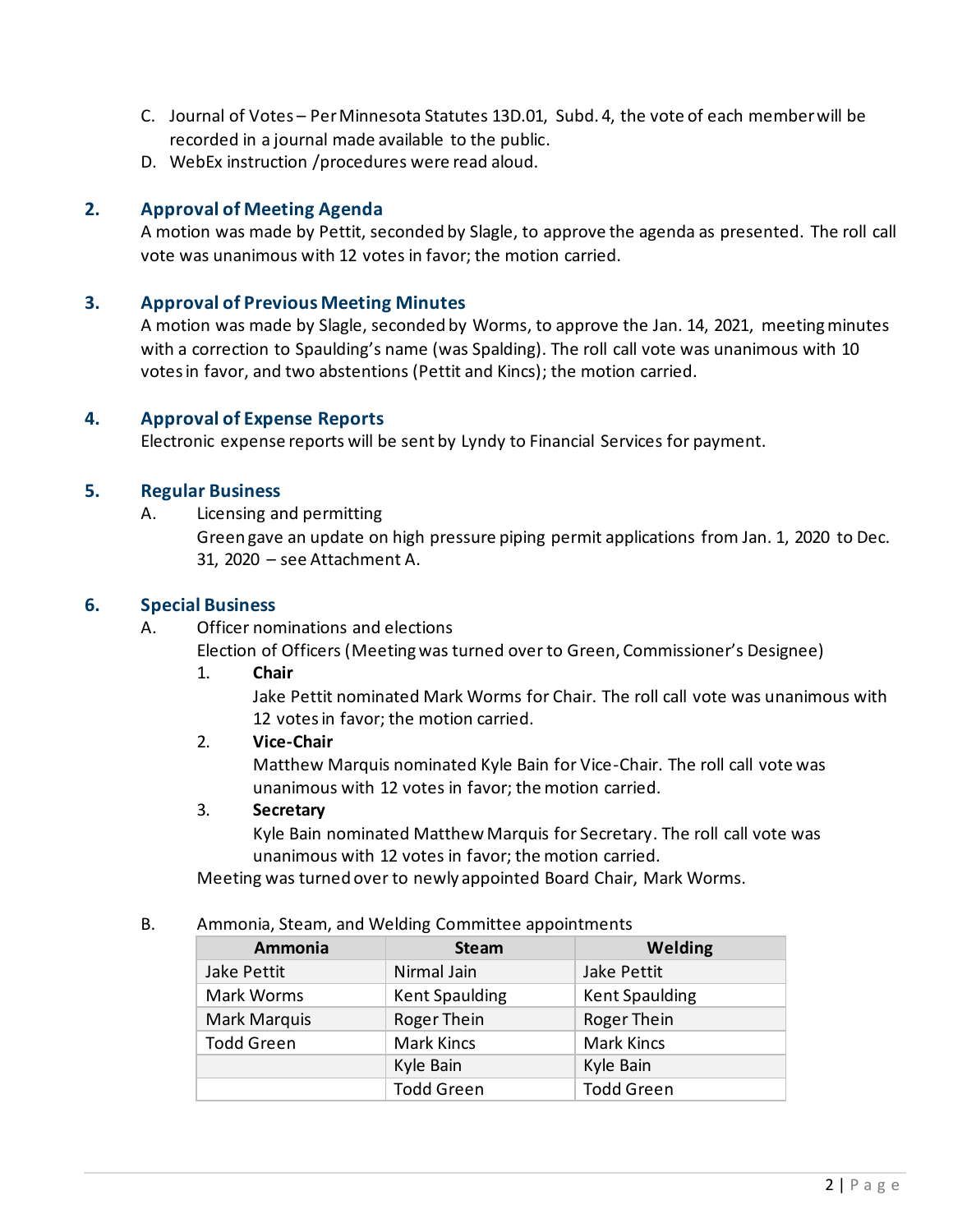- C. CCAC member and alternate appointments Worms was appointed as the representative, Marquis as his Alternate.
- D. Code Publications Update

Green said Board members should have received an email from IIAR regarding the 3rd public review period of their latest draft. IIAR 2's comment period ran from March 19 through April 18, 2021. The Board decided to hold on a code adoption cycle until the publication of IIAR 2. Of the codes that the Board adopts, the IIAR 2 (last updated in 2014) is the only one not on a regular schedule. ASME, Section 9, is due to be published in July 2021. If IIAR 2 doesn't get published this summer, the Board will need to decide if they want to continuing delaying the code adoption cycle. ASME B31.1 and B31.5 will have new editions in 2022.

# **7. Complaints**

Nothing brought forth

## **8. Open Forum**

No discussion

**9. Board Discussion**

No discussion

### **10. Announcements**

Next regularly scheduled 2020 meeting – 10:00 a.m. Thursday, Location/WebEx

- July 8, 2021 Annual Meeting (Officer Elections and voting)
- October 14, 2021

# **11. Adjournment**

A motion made by Marquis, seconded by Slagle, to adjourn the meeting at 10:30 a.m. The roll call vote was unanimous with 12 votes in favor; the motion carried.

Respectfully Submitted,

Matthew Marquis

Matthew Marquis **Secretary**